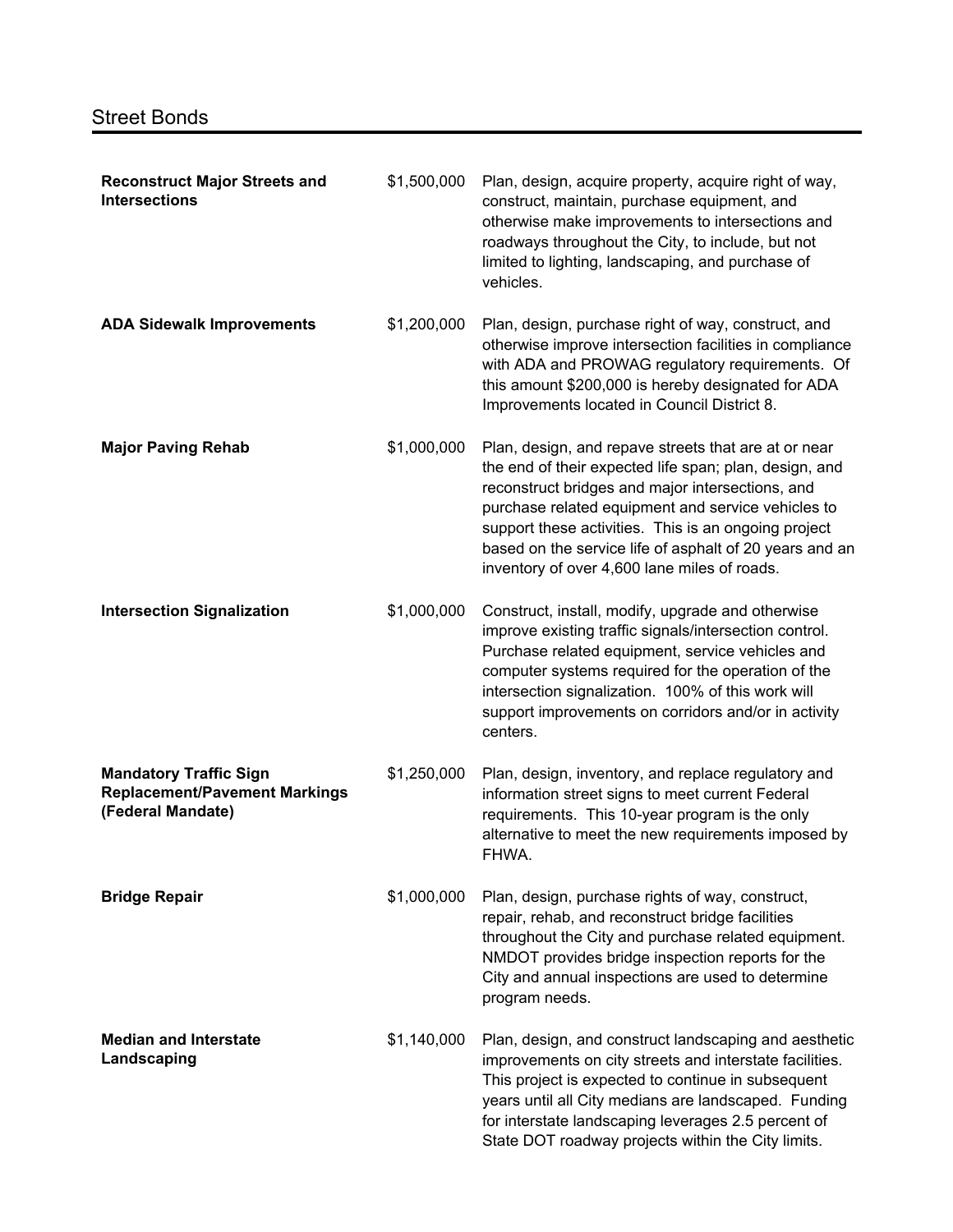| <b>Advanced Right of Way</b><br><b>Acquisition</b>                                                | \$500,000   | Purchase rights of way for arterial and collector<br>roadways, as designated in the approved Long Range<br>Major Street Plan, where the early purchase is<br>economically prudent, or where the preservation of<br>right of way for completion of arterial or collector<br>roadways is necessary to ensure development of the<br>major street system.                                                                                 |
|---------------------------------------------------------------------------------------------------|-------------|---------------------------------------------------------------------------------------------------------------------------------------------------------------------------------------------------------------------------------------------------------------------------------------------------------------------------------------------------------------------------------------------------------------------------------------|
| <b>Pavement Signs and Markings</b>                                                                | \$1,250,000 | Plan, design, inventory, and improve and/or<br>implement pavement markings and replace regulatory<br>and informational street signs to meet current Federal<br>requirements. Purchase related equipment and<br>computer systems required to implement<br>requirements.                                                                                                                                                                |
| <b>McMahon Boulevard</b>                                                                          | \$3,000,000 | Plan, design, acquire property, construct and<br>otherwise make improvements to McMahon to<br>complete the roadway section over the Calabacillas<br>Arroyo to include but not limited to curb, gutter, ADA<br>compliant facilities and Complete Streets concepts.                                                                                                                                                                     |
| <b>Replace Street Maintenance</b><br><b>Equipment</b>                                             | \$1,200,000 | Replace equipment associated with street sweeping<br>for air quality and NPDES compliance, unpaved road<br>maintenance including surfacing of dirt roads and<br>repairs due to storm ad shoulder maintenance,<br>concrete repairs including requests for installation of<br>American's with Disabilities Act (ADA) facilities;<br>pavement maintenance including pothole repairs and<br>preparation work for contract maintenance.    |
| <b>Albuquerque Traffic Management</b><br><b>System/Intelligent Transportation</b><br>System (ITS) | \$1,000,000 | Plan, design, construct, replace, expand, upgrade and<br>otherwise improve the Albuquerque Traffic<br>Management System/Intelligent Traffic System (ITS).<br>Purchase related heavy equipment, and computer<br>systems required for the operation of ITS, all ATSPM<br>facilities, and the Regional Transportation<br>Management Center. 100% of these funds will<br>support improvements on corridors and/or in activity<br>centers. |
| <b>Advanced Transportation</b><br><b>Planning and Engineering</b>                                 | \$350,000   | Plan, data research, aerial mapping, right of way<br>acquisition analyses, and other activities necessary to<br>facilitate the right of way acquisition process for<br>streets and storm drainage projects to be constructed<br>within the City limits.                                                                                                                                                                               |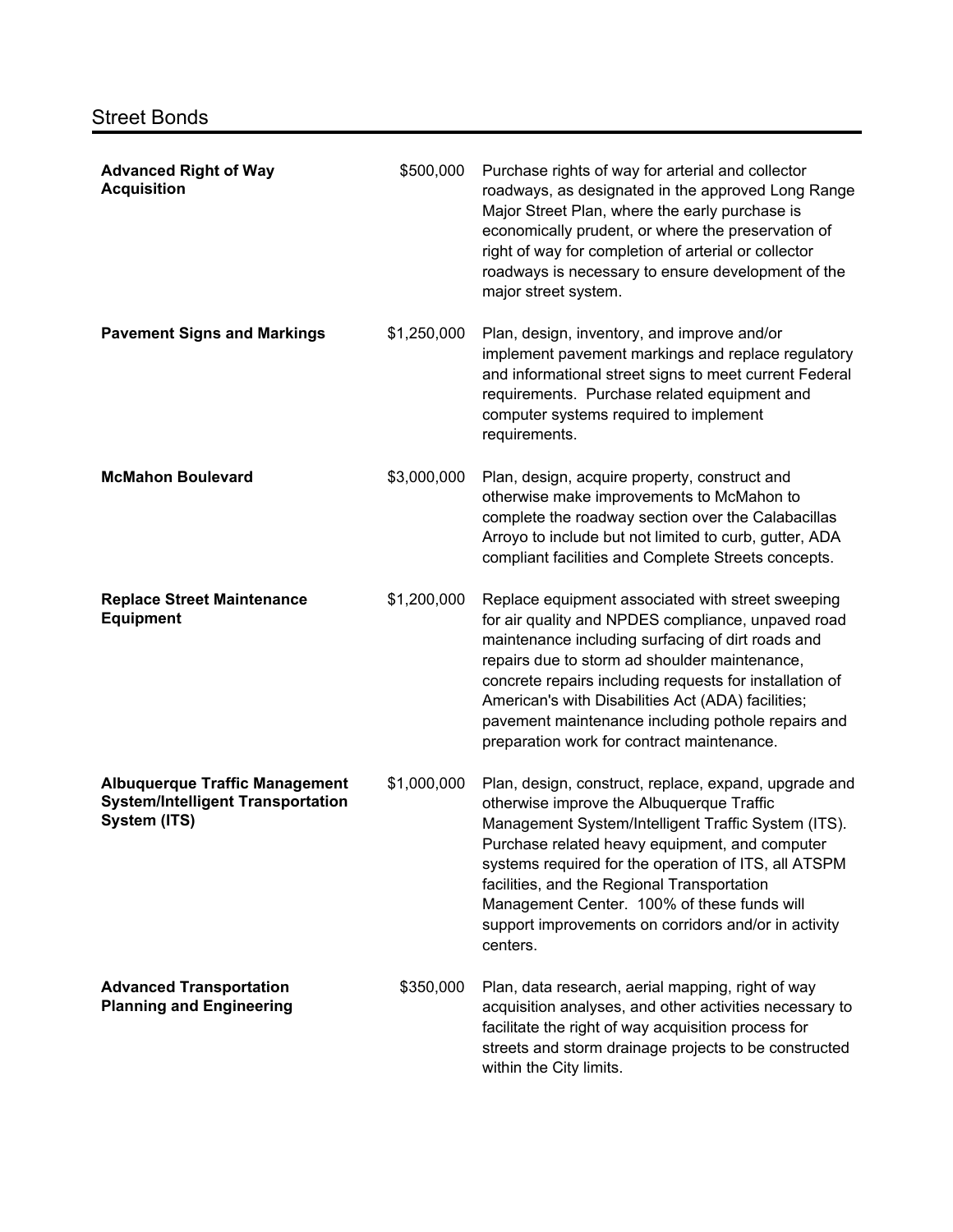## Street Bonds

| <b>Intersection Level of Service</b>                    | \$400,000   | Plan, design, acquire property, construct, and<br>otherwise make improvements at signalized<br>intersections throughout the City to improve the level<br>of service as it relates to operations.                                                                                                                                                                                                   |
|---------------------------------------------------------|-------------|----------------------------------------------------------------------------------------------------------------------------------------------------------------------------------------------------------------------------------------------------------------------------------------------------------------------------------------------------------------------------------------------------|
| <b>Winter Salt Shed Renovation</b>                      | \$800,000   | Plan, design, acquire property, construct or otherwise<br>improve a storage facility at Pino Yards for salt<br>materials used to winterize the streets. Project will<br>address requirements set forth in the City's MS4<br>permit pertaining to the storage of materials.                                                                                                                         |
| <b>Coors and Unser Median</b><br>Landscape              | \$1,000,000 | Plan, design, and construct landscaping and aesthetic<br>improvements on Coors Blvd. and Unser Blvd.                                                                                                                                                                                                                                                                                               |
| <b>Market St. and Ladera Dr.</b><br><b>Intersection</b> | \$750,000   | Plan, design, acquire property and right of way,<br>construct, install and equip improvements to the<br>intersection of Market Street and Ladera Drive;<br>including but not limited to street light installation.                                                                                                                                                                                 |
| <b>Trails and Bikeways (5%</b><br>Mandate)              | \$1,040,000 | Plan, design, acquire property, construct, and<br>otherwise make improvements to trails and bikeway<br>facilities throughout the City. This amount is<br>mandated to be 5% of the Streets purpose.                                                                                                                                                                                                 |
| <b>Streets Projects - Council</b><br><b>District 1</b>  | \$350,000   | Study, design, develop, construct, renovate,<br>automate, modernize, sign, enhance, landscape and<br>otherwise improve, and acquire property and<br>equipment for municipal streets and roads, interstate<br>roadways and interchanges, medians, trails,<br>bikeways, walkways, sidewalks, railroad crossings<br>and bridges that benefit District 1.                                              |
| <b>Streets Projects - Council</b><br><b>District 2</b>  | \$500,000   | Study, design, develop, construct, reconstruct,<br>rehabilitate, renovate, automate, modernize, sign,<br>enhance, landscape and otherwise improve, and to<br>acquire property and equipment for municipal streets<br>and roads, interstate roadways and interchanges,<br>medians, trails, bikeways, walkways, sidewalks,<br>railroad crossing and bridges that will benefit Council<br>District 2. |
| <b>Streets Projects - Council</b><br><b>District 3</b>  | \$300,000   | Study, design, develop, construct, renovate,<br>automate, modernize, sign, enhance, landscape and<br>otherwise improve, and acquire property and<br>equipment for municipal streets and roads, interstate<br>roadways and interchanges, medians, trails,<br>bikeways, walkways, sidewalks, railroad crossings<br>and bridges that benefit District 3 <sup>[1]</sup> .                              |